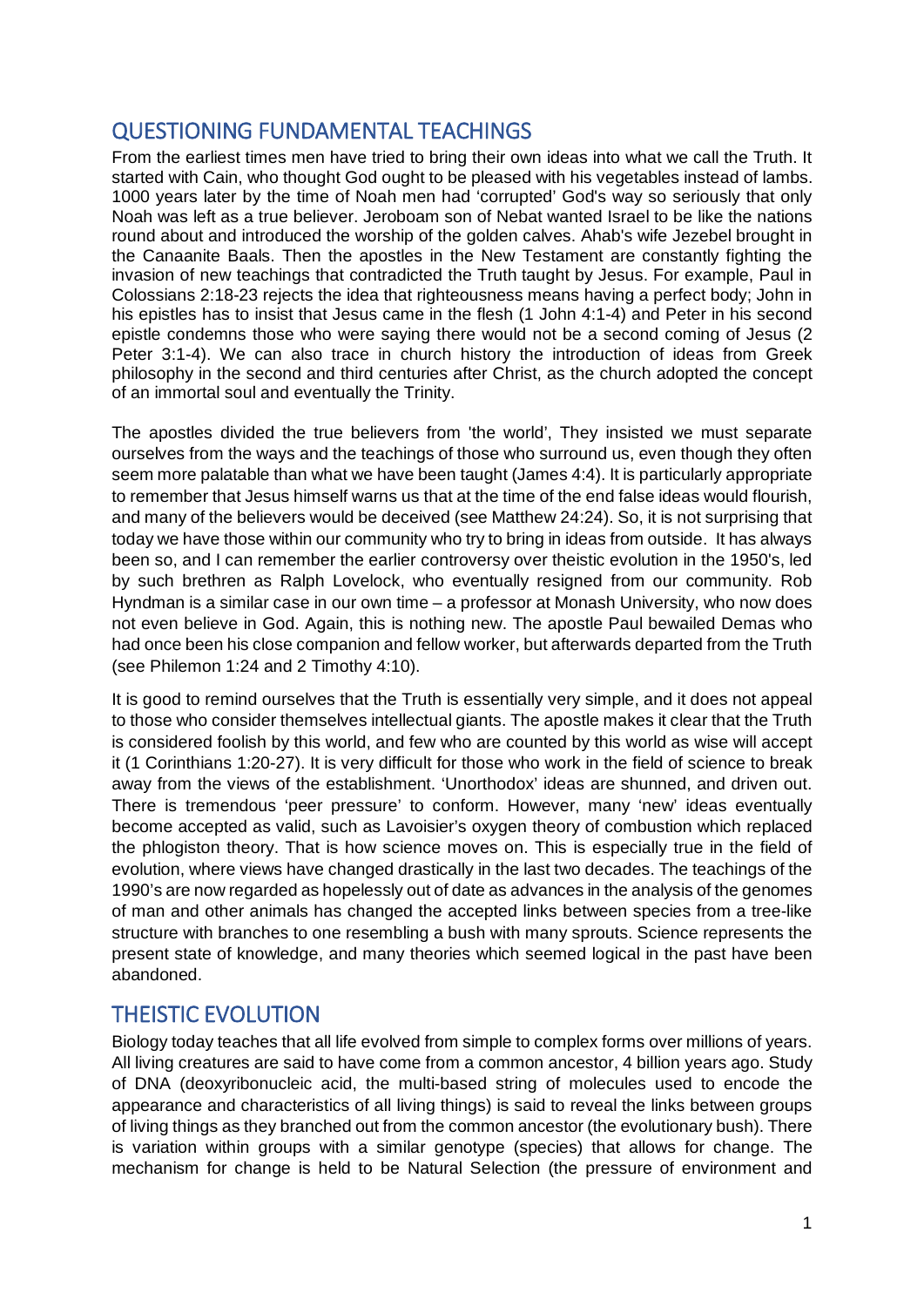competition between species) which is said to create and preserve traits that are useful and eliminate useless developments. Mutation (random changes in the DNA), genetic drift (movement of DNA within a population as some individuals beget more offspring than others), and gene migration between species, may also contribute to change. Mitochondrial changes (changes in DNA held outside the nucleus of the cell, and therefore passed on without the normal process of sexual reproduction where male and female each contribute half of the genes to their offspring), are also said to allow for inheritable modifications. Claimed evidence for evolution includes the fossil record, and the existence of the same mutation (genetic alteration) at the same point in the DNA sequence for different species. For example, both monkeys and man lack a gene for making Vitamin C, which is found in other animals and birds. However, the earth is the only planet with life in the form we know it. It alone has just the mix of temperature, light, water and minerals essential to our kind of life. Repeated and expensive searches have failed to find another planet where life has evolved.

Evolution is taught, by law, in English schools. But it is not defined precisely. For example, there is argument over how life began. In view of the minute probability that life could arise spontaneously from inert materials, some scientists now assume that the earth was 'seeded' from outer space with the molecules needed for life to begin. Some would argue that life began in the seas, and that mammals emerged from water-based ancestors. Others would disagree. Most would say that birds developed from dinosaurs, which have now become extinct. All would agree that the earth went through phases during which plants, animals, birds and insects competed with each other for food and space, and during which many earlier forms died out because they lost this race, or the climate changed, and they could not adapt to it. It is considered that 99% of all the species that once existed are now extinct.

#### **CREATION**

Bible students traditionally accepted that there is a God, a supreme being outside the earth, who is eternal and all powerful, and who created life on the earth a few thousand years ago. The record of the creation of life is contained in the first two chapters of the Bible, but its attribution to God continues all through the book. There is argument about how long it took – whether six literal days or a longer period of time, and about the fossil record of species which are now extinct and with an apparent age much further back than a few thousand years. Some ('young earth' believers) insist that the globe itself, along with the other planets, came into being at the same time as Creation. Others assume the first verse of Genesis allows for a globe already in existence, but inert, covered with water and in darkness. For them, clearing the globe and clothing it with life then takes the seven-day period described in Genesis one. Both groups can be labelled 'Creationists', and traditionally, Christadelphians were always Creationists.

All Creationists find it incredible that life could arise spontaneously, and more logical to believe in a Creator. Also, the complexity of living creatures, which often requires a number of independent units to be present simultaneously before an organ can be effective, they find hard to explain by random events such as mutation or natural selection. Creationists allow that there can be change within a species to allow it to adapt to changing conditions. For example, men can survive in the desert and in the Arctic. But they find it hard to accept proof of an *upward* change in complexity from simple life forms to the bewildering variety of life on earth today.

### **THEISTIC EVOLUTION IN THE BROTHERHOOD**

Classical evolution assumes life began spontaneously, and that all the subsequent development from simple to complex species took place through natural selection. It has no need for an external force (a Creator).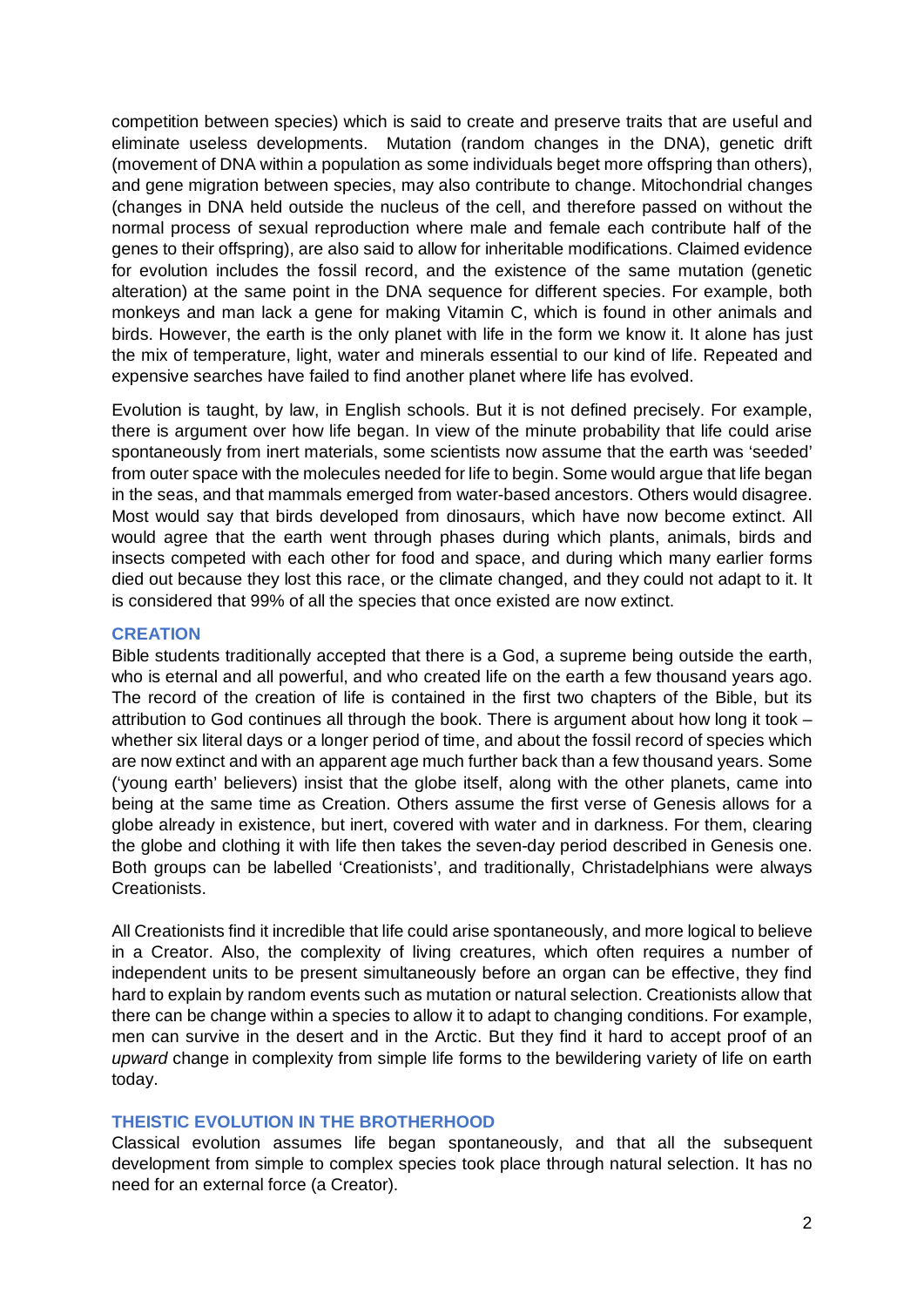In recent years, and even within the brotherhood, there has been a move to accept the broad teaching of evolution, but to assume that the introduction of life and the origin of species came about under the direction of an external God. This compromise, labelled Theistic Evolution, is more acceptable to modern thinking. For a definition, here is Wikipedia:

[<Francis Collins](https://en.wikipedia.org/wiki/Francis_Collins) describes theistic evolution as the position that "evolution is real, but that it was set in motion by God",<sup>[3]</sup> and characterizes it as accepting "that evolution occurred as biologists describe it, but under the direction of God".<sup>[4]</sup> The executive director of the National Center [for Science Education](https://en.wikipedia.org/wiki/National_Center_for_Science_Education) in the United States of America, [Eugenie Scott,](https://en.wikipedia.org/wiki/Eugenie_Scott) has used the term to refer to the part of the overall spectrum of beliefs about creation and evolution holding the [theological](https://en.wikipedia.org/wiki/Theology) view that God creates through evolution. It covers a wide range of beliefs about the extent of any intervention by God …>

How are we to view theistic evolution? From the traditional Christadelphian point of view, it challenges a number of important doctrines. For example

#### **a) OUR VIEW OF GENESIS 1 to 4**

Theistic evolutionists must explain the account of creation in the Bible. Most will say chapter one is not a literal account of the work of seven actual days, but a simplified version of what actually happened for people who would not understand the complexities of evolution. Bro David Brown in 'Genesis – don't take it literally' suggests the Genesis account could be a rehash of earlier Babylonian creation legends. Similarly, the more detailed account of the creation of Adam and Eve in chapter two is usually reduced to a parable or myth. Many theistic evolutionists doubt there was an actual man called Adam. Others will say God added a special creation of a man called Adam into a world where there were already thousands of 'hominids' (ape-like men). David Brown suggests that Adam could just be a representation of the first group of evolving hominids allowed to come into a covenant relationship with God. One common argument for the existence of hominids alongside Adam's descendants is the statement that Cain left his parents and married someone. He also feared reprisals from other people. However, there was no prohibition in those early times against a brother-sister marriage, and Adam had other sons and daughters as well as Cain, Abel and Seth during a long life (see Genesis 5:4), so really this objection is unfounded.

There are two challenges in this approach, and both affect our view of the whole Bible. Firstly, the creation of life on the earth in seven days, the special creation of Eve and her temptation, and the murder of a good man called Abel, are stated many times in the rest of the Bible, not just in Genesis. For example: Exodus 31:17, Deuteronomy 4:32, Psalm 148:5, Isaiah 42:5, 45:18, Matthew 19:4 and 23:25,1 Corinthians 11:9 and 15:1, 1 Timothy 2:14, Hebrews 11:4, 1 John 3:12, and Revelation 10:6. So if we reject the literality of the early chapters of Genesis, we take away from the rest of scripture. We end up unable to trust the Bible as the inspired word of God.

Secondly, the account of the fall of man – the eating of the forbidden fruit and the introduction of death into the world as the result of Adam's sin - is a fundamental doctrine. The literality of Adam's fall is an essential part of scripture. For example: Romans 5:12, 17, 1 Corinthians 15:21, 22. The core of Christianity is that Christ died for our sins and rose from the dead. This assumes human death is a punishment for sin, and that Jesus' obedience to God made it possible for sins to be forgiven and sinners set free from the grave. If we accept theistic evolution, with the gradual development of hominids into men, death must already have been in the world before the time of Adam, and unrelated to sin (breaking God's laws). Even the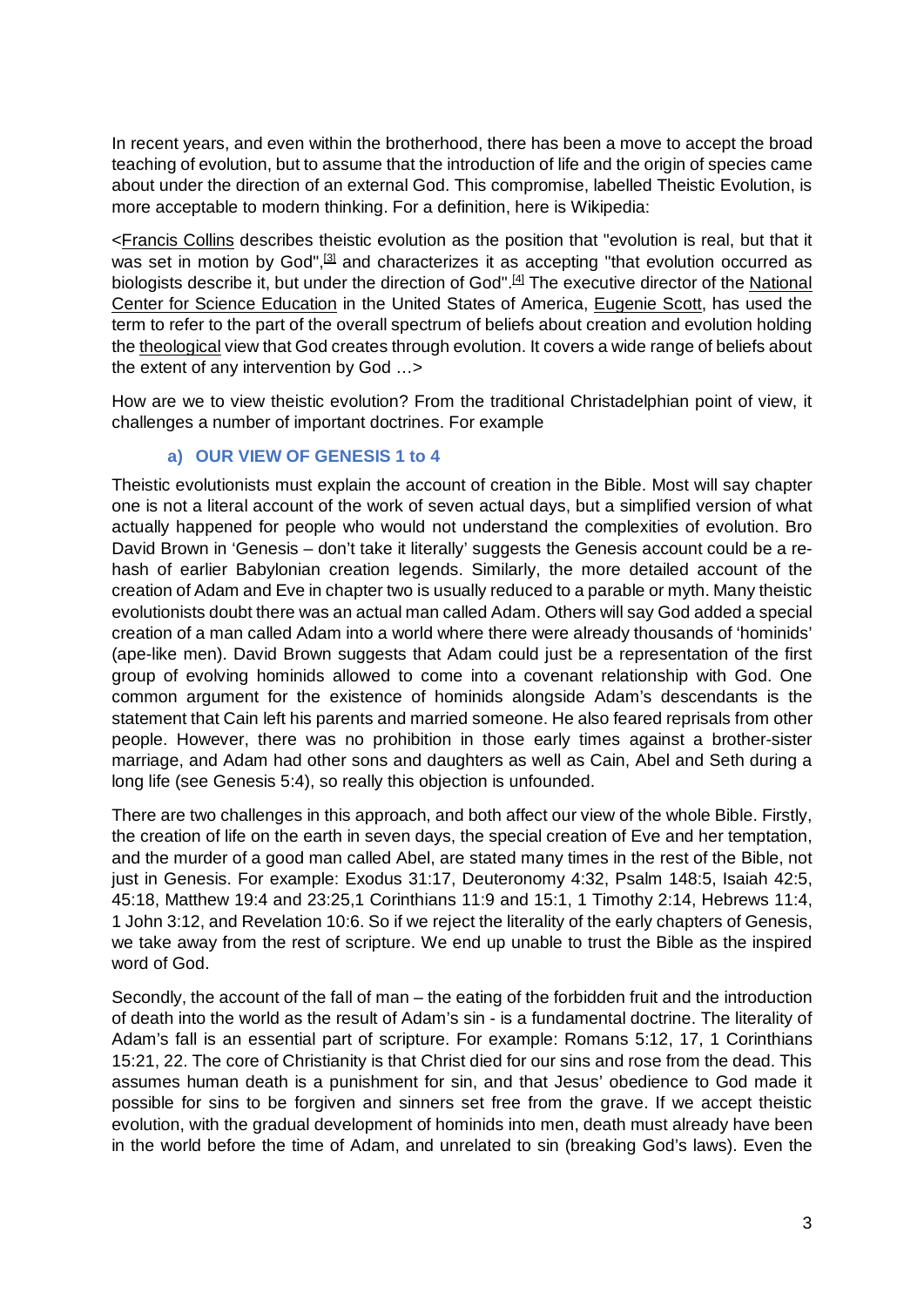alternative theory, the special creation of a man called Adam who then fails and must die, makes no sense if hominids had already been dying for thousands of years.

Facing up to the challenge of evolution, how can we reconcile the existence of fossils of huge land, air and sea animals, and the coal measures, and the white cliffs of Dover containing massive deposits of the shells of marine creatures, and the huge distortion of the strata of the rocks in places, with the account in Genesis 1? The answer is that Genesis 1:1 should be taken as a heading, a newspaper headline, which is followed by the details of creation in the rest of the chapter and the first three verses of the next. On this basis there was already an earth present, but it was in a state of chaos and devoid of life. The work of the six days was to drain the waters away, leaving a gap between the earth and the clouds, and then to add life on the earth. This proceeded logically – light, dry land, a breathable atmosphere, plants, sea and air creatures, and finally land creatures. The whole process is presented from the point of view of a hypothetical observer standing on the earth – hypothetical, because man was not created until day six. So, the earth was revolving on its axis and receiving dim light from the sun from day one, because night and day ('evening and morning') were present from day one. The sun was already there. By day four the atmosphere was clear enough for the sun, moon and stars to become visible from the surface of the earth. As for the fossils, white cliffs and coal measures, we may assume they belong to an earlier period, before the Adamic creation, necessary to prepare minerals and fuel ready for the world of man. We have no details in the Bible about that previous world, which was brought to an end.

If the 'evening and mornings' of Genesis one are not literal days but very long periods, the theistic evolutionist has to explain how recurring light and darkness occurred six times during the process of evolution. And if the days are not literal he has to fit in the interdependence of plants, formed first, and insects, formed millions of years later.

As for the power and forethought necessary to bring about this great work, firstly, the Bible labels God's Holy Spirit as the source of the energy needed. It is referred to in Genesis 1:2. Secondly, the Bible insists God is not bound by time, as we are (see 2 Peter 3:8), so that he had ages to design the features of the new world he was creating for his own pleasure (Revelation 4:11). And it is clear he had innumerable helpers in the form of the immortal angels (Revelation 5:11). Thirdly, if we were to query the ability of God to create life on earth in six days, we have only to consider a very fundamental Christian doctrine, that is, the resurrection of the dead. We have to believe as Christians that in one day God will raise from the dust and recreate the bodies and souls of thousands of people, and for the faithful, transform them from mortal to immortal in the time it takes to wink an eye. If we can accept this mighty work of God, why should we doubt his power to create life in the first place?

### **b) OUR VIEW OF GENESIS 5**

Another problem if we adopt theistic evolution, is what to do with Genesis 5. Here we have a genealogy of Adam, with his age at child bearing and death. We have a list of his descendants, with their ages at child bearing and death. Are these imaginary? If so, what are they doing on the book of God, when they are not true? Then there is the case of Enoch, seventh in line from Adam. He was obviously an especially good man (Genesis 5:21-24). He is referred to in the New Testament as a real person (Hebrews 11:5). Jude quotes from a book written by Enoch (Jude 14). How can this be if there was no such person? And Jesus' own genealogy includes people from Genesis five (Luke 3:36-38). How can this be, if these people were not real? If they were real, then surely, we must accept the early chapters of Genesis are not myth or parable but a true account of what happened in those formative days.